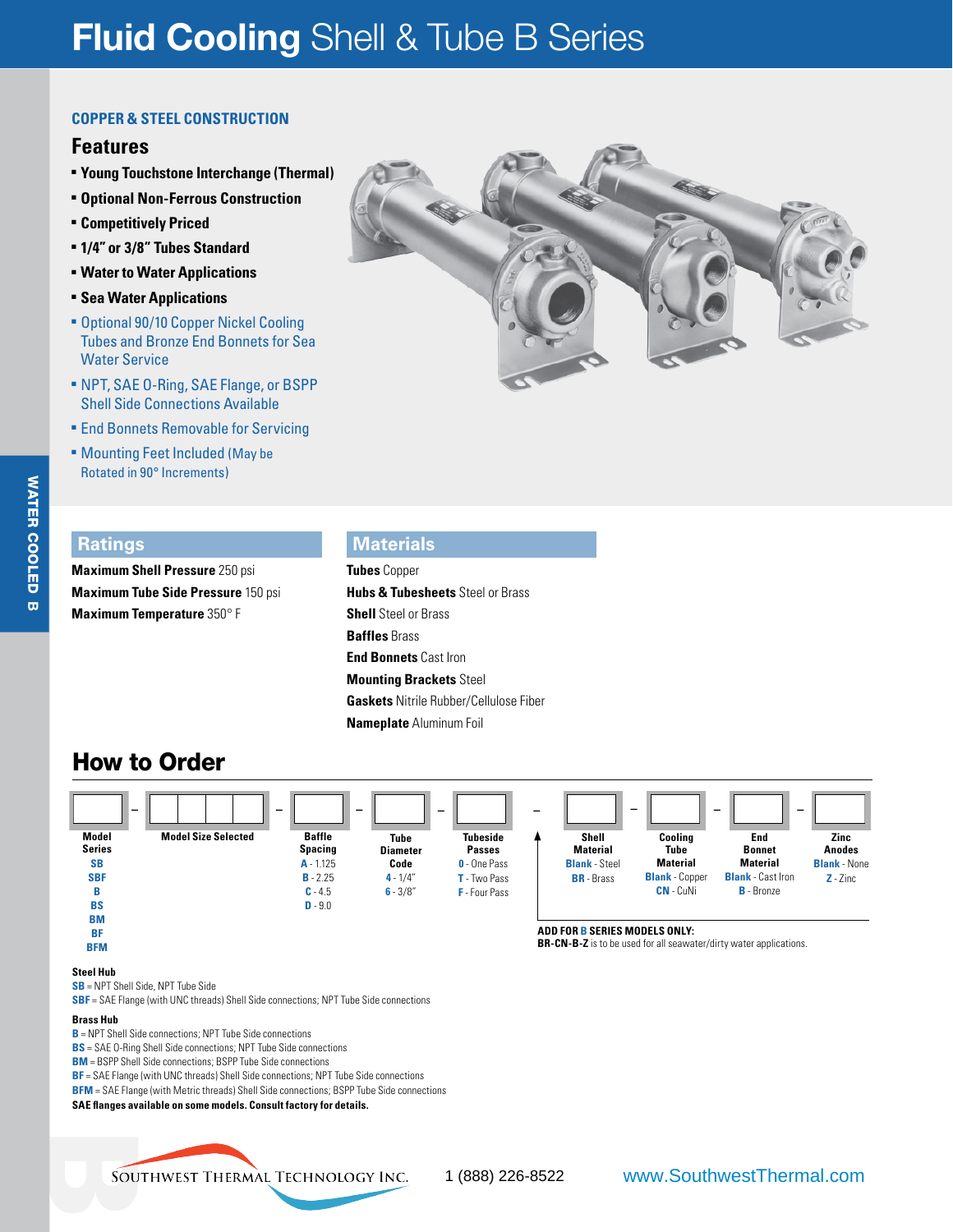### **Dimensions**

### One Pass



| <b>Flange Size</b> | GG.  | <b>HH</b> | $Z - CF$     | $Z - CFM$ |
|--------------------|------|-----------|--------------|-----------|
|                    | 1.03 | 2.06      | $3/8-16$ UNC | $M-10$    |
| 1.50               | 141  | 2.75      |              |           |
|                    | 1.69 | 3.06      | 1/2-13 UNC   | $M-12$    |
|                    | 244  | 4.19      | 5/8-11 UNC   | $M-16$    |

| <b>MODEL</b>          | $\overline{A}$ | B              | <b>NPT/BSPP</b><br><b>SAE O-RING</b> | <b>SAE</b><br><b>FLANGE</b> | D              | E.   | F.   | G.   | $\mathbf{H}$ | IJ<br><b>NPT</b> | <b>NPT/BSPP</b><br><b>FLANGE</b> | <b>SAE</b><br><b>O-RING</b> | L    | M              | N    | P<br><b>NPT</b> | $\Omega$<br><b>NPT</b> |
|-----------------------|----------------|----------------|--------------------------------------|-----------------------------|----------------|------|------|------|--------------|------------------|----------------------------------|-----------------------------|------|----------------|------|-----------------|------------------------|
| B-401<br>B-402        | 2.125          | 7.62<br>16.62  | 3.50                                 |                             | 11.01<br>20.01 | 1.94 | 2.62 | .88  | .41 Dia.     | --               | $*50$                            | #8, 3/4-16<br>UNF-2B        | 1.72 | 11.24<br>20.24 | 1.81 | —               | 1.00                   |
| <b>B-701</b><br>B-702 |                | 7.00<br>16.00  |                                      |                             | 12.01<br>21.01 |      |      |      |              | (2)              |                                  | #16,<br>$1^5/16 - 12$       |      | 13.64<br>22.64 |      |                 |                        |
| B-703                 | 3.656          | 25.00          | 6.25                                 | C/F                         | 30.01          | 3.62 | 5.25 | 1.50 | .44 x 1.00   | .38              | 1.00                             | UNF-2B                      | 2.69 | 31.64          | 3.24 | (4)<br>.38      | 1.50                   |
| B-1002<br>B-1003      |                | 15.50<br>24.50 |                                      |                             | 21.71<br>30.71 |      |      |      |              |                  |                                  | #24,<br>$1^{7}/8 - 12$      |      | 23.60<br>32.60 |      |                 |                        |
| B-1004                | 5.125          | 33.50          | 7.38                                 | 8.46                        | 39.71          | 4.00 | 6.75 | 2.00 |              |                  | 1.50                             | $UN-2B$                     | 3.06 | 41.60          | 4.05 |                 | 2.00                   |
| B-1202                |                | 14.62          |                                      |                             | 21.50          |      |      |      |              |                  |                                  |                             |      | 24.38          |      |                 |                        |
| B-1203<br>B-1204      |                | 23.50<br>32.38 |                                      |                             | 30.38<br>39.25 |      |      |      |              |                  |                                  | #32,                        |      | 33.25<br>42.12 |      |                 |                        |
| B-1205                | 6.125          | 41.38          | 8.81                                 | 10.50                       | 48.25          | 4.75 | 7.50 | 2.50 | .44 x .88    |                  | 2.00                             | $2^1/2 - 12$                | 3.44 | 51.12          | 4.88 |                 | 3.00                   |
| B-1206                |                | 50.50          |                                      |                             | 57.38          |      |      |      |              | (6)              |                                  | $UN-2B$                     |      | 60.25          |      |                 |                        |
| B-1207                |                | 59.50          |                                      |                             | 66.38          |      |      |      |              | .38              |                                  |                             |      | 69.25          |      |                 |                        |
| B-1208<br>B-1602      |                | 68.38<br>13.60 |                                      |                             | 75.25<br>22.38 |      |      |      |              |                  |                                  |                             |      | 78.12<br>26.62 |      | (4)             |                        |
| B-1603                |                | 22.60          |                                      |                             | 31.38          |      |      |      |              |                  |                                  |                             |      | 35.62          |      | .50             |                        |
| B-1604                |                | 31.60          |                                      |                             | 40.38          |      |      |      |              |                  |                                  |                             |      | 44.62          |      |                 |                        |
| B-1605                |                | 40.60          |                                      |                             | 49.38          |      |      |      |              |                  |                                  |                             |      | 53.62          |      |                 |                        |
| B-1606<br>B-1607      | 8.00           | 49.60<br>58.60 | 12.13                                | 15.61                       | 58.38<br>67.38 | 6.50 | 8.62 | 3.50 | .44 x 1.00   |                  | 3.00                             |                             | 4.39 | 62.62<br>71.62 | 6.52 |                 | 4.00                   |
| B-1608                |                | 67.60          |                                      |                             | 76.38          |      |      |      |              |                  |                                  |                             |      | 80.62          |      |                 |                        |
| B-1609                |                | 76.60          |                                      |                             | 85.38          |      |      |      |              |                  |                                  |                             |      | 89.62          |      |                 |                        |
| B-1610                |                | 85.60          |                                      |                             | 94.38          |      |      |      |              |                  |                                  |                             |      | 98.62          |      |                 |                        |

*B-401 and B-402 SAE Flange not available. NOTE: We reserve the right to make reasonable design changes without notice. Consult factory. All dimensions are inches.* 

SOUTHWEST THERMAL TECHNOLOGY INC.

# al.com 1 (888) 226-8522 www.SouthwestThermal.com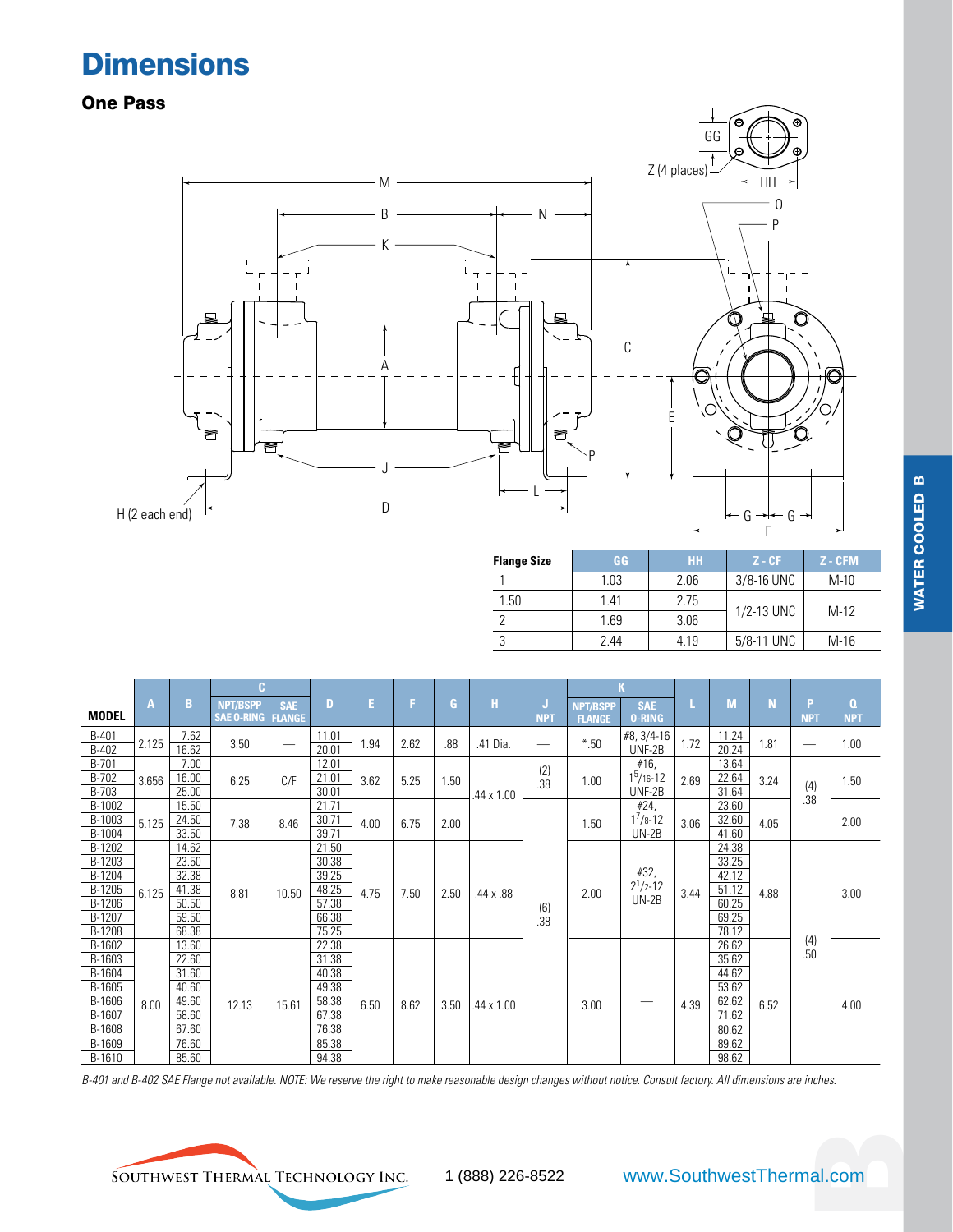## **Dimensions**

### Two Pass



| <b>Flange Size</b> | GG   | <b>HH</b> | $Z - CF$     | .Z - CFM ' |
|--------------------|------|-----------|--------------|------------|
|                    | 1.03 | 2.06      | $3/8-16$ UNC | $M-10$     |
| 1.50               | 1.41 | 2.75      |              | $M-12$     |
|                    | 1.69 | 3.06      | 1/2-13 UNC   |            |
|                    | 244  | 4.19      | 5/8-11 UNC   | $M-16$     |

| <b>MODEL</b> | A     | в     | <b>NPT/BSPP</b><br><b>SAE O-RING FLANGE</b> | <b>SAE</b> | D     | E.   | F.   | G    | н          | IJ<br><b>NPT</b> | <b>NPT/BSPP</b><br><b>FLANGE</b> | <b>SAE</b><br><b>O-RING</b> |      | M     | N    | P<br><b>NPT</b> | Q<br><b>NPT</b> | $\mathbf{R}$ |
|--------------|-------|-------|---------------------------------------------|------------|-------|------|------|------|------------|------------------|----------------------------------|-----------------------------|------|-------|------|-----------------|-----------------|--------------|
| B-701        |       | 7.00  |                                             |            | 12.01 |      |      |      |            |                  |                                  | #16,                        |      | 13.28 |      |                 |                 |              |
| B-702        | 3.656 | 16.00 | 6.25                                        | C/F        | 21.01 | 3.62 | 5.25 | 1.50 |            | (2)              | 1.00                             | $1^5/16 - 12$               | 2.69 | 22.28 | 3.30 |                 | 1.00            | .88          |
| B-703        |       | 25.00 |                                             |            | 30.01 |      |      |      | .44 x 1.00 | .38              |                                  | UNF-2B                      |      | 31.28 |      | (2)             |                 |              |
| B-1002       |       | 15.50 |                                             |            | 21.71 |      |      |      |            |                  |                                  | #24,                        |      | 23.29 |      | .38             |                 |              |
| B-1003       | 5.125 | 24.50 | 7.38                                        | 8.46       | 30.71 | 4.00 | 6.75 | 2.00 |            |                  | 1.50                             | $1^{7}/8 - 12$              | 3.06 | 32.29 | 3.80 |                 | 1.50            | 1.19         |
| B-1004       |       | 33.50 |                                             |            | 39.71 |      |      |      |            |                  |                                  | $UN-2B$                     |      | 41.29 |      |                 |                 |              |
| B-1202       |       | 14.62 |                                             |            | 21.50 |      |      |      |            |                  |                                  |                             |      | 23.94 |      |                 |                 |              |
| B-1203       |       | 23.50 |                                             |            | 30.38 |      |      |      |            |                  |                                  |                             |      | 32.81 |      |                 |                 |              |
| B-1204       |       | 32.38 |                                             |            | 39.25 |      |      |      |            |                  |                                  | #32,                        |      | 41.69 |      |                 |                 |              |
| B-1205       | 6.125 | 41.38 | 8.81                                        | 10.50      | 48.25 | 4.75 | 7.50 | 2.50 | .44 x .88  |                  | 2.00                             | $2^1/2 - 12$                | 3.44 | 50.69 | 4.56 |                 | 2.00            | 1.44         |
| B-1206       |       | 50.50 |                                             |            | 57.38 |      |      |      |            | (6)              |                                  | $UN-2B$                     |      | 59.81 |      |                 |                 |              |
| B-1207       |       | 59.50 |                                             |            | 66.38 |      |      |      |            | .38              |                                  |                             |      | 68.81 |      | (2)             |                 |              |
| B-1208       |       | 68.38 |                                             |            | 75.25 |      |      |      |            |                  |                                  |                             |      | 77.69 |      | .50             |                 |              |
| B-1602       |       | 13.60 |                                             |            | 22.38 |      |      |      |            |                  |                                  |                             |      | 25.10 |      |                 |                 |              |
| B-1603       |       | 22.60 |                                             |            | 31.38 |      |      |      |            |                  |                                  |                             |      | 34.10 |      |                 |                 |              |
| B-1604       |       | 31.60 |                                             |            | 40.38 |      |      |      |            |                  |                                  |                             |      | 43.10 |      |                 |                 |              |
| B-1605       |       | 40.60 |                                             |            | 49.38 |      |      |      |            |                  |                                  |                             |      | 52.10 |      |                 |                 |              |
| B-1606       | 8.00  | 49.60 | 12.13                                       | 15.61      | 58.38 | 6.50 | 8.62 | 3.50 | .44 x 1.00 |                  | 3.00                             | _                           | 4.39 | 61.10 | 6.08 |                 | 2.50            | 1.88         |
| B-1607       |       | 58.60 |                                             |            | 67.38 |      |      |      |            |                  |                                  |                             |      | 70.10 |      |                 |                 |              |
| B-1608       |       | 67.60 |                                             |            | 76.38 |      |      |      |            |                  |                                  |                             |      | 79.10 |      |                 |                 |              |
| B-1609       |       | 76.60 |                                             |            | 85.38 |      |      |      |            |                  |                                  |                             |      | 88.10 |      |                 |                 |              |
| B-1610       |       | 85.60 |                                             |            | 94.38 |      |      |      |            |                  |                                  |                             |      | 97.10 |      |                 |                 |              |

*NOTE: We reserve the right to make reasonable design changes without notice. Consult factory. All dimensions are inches.*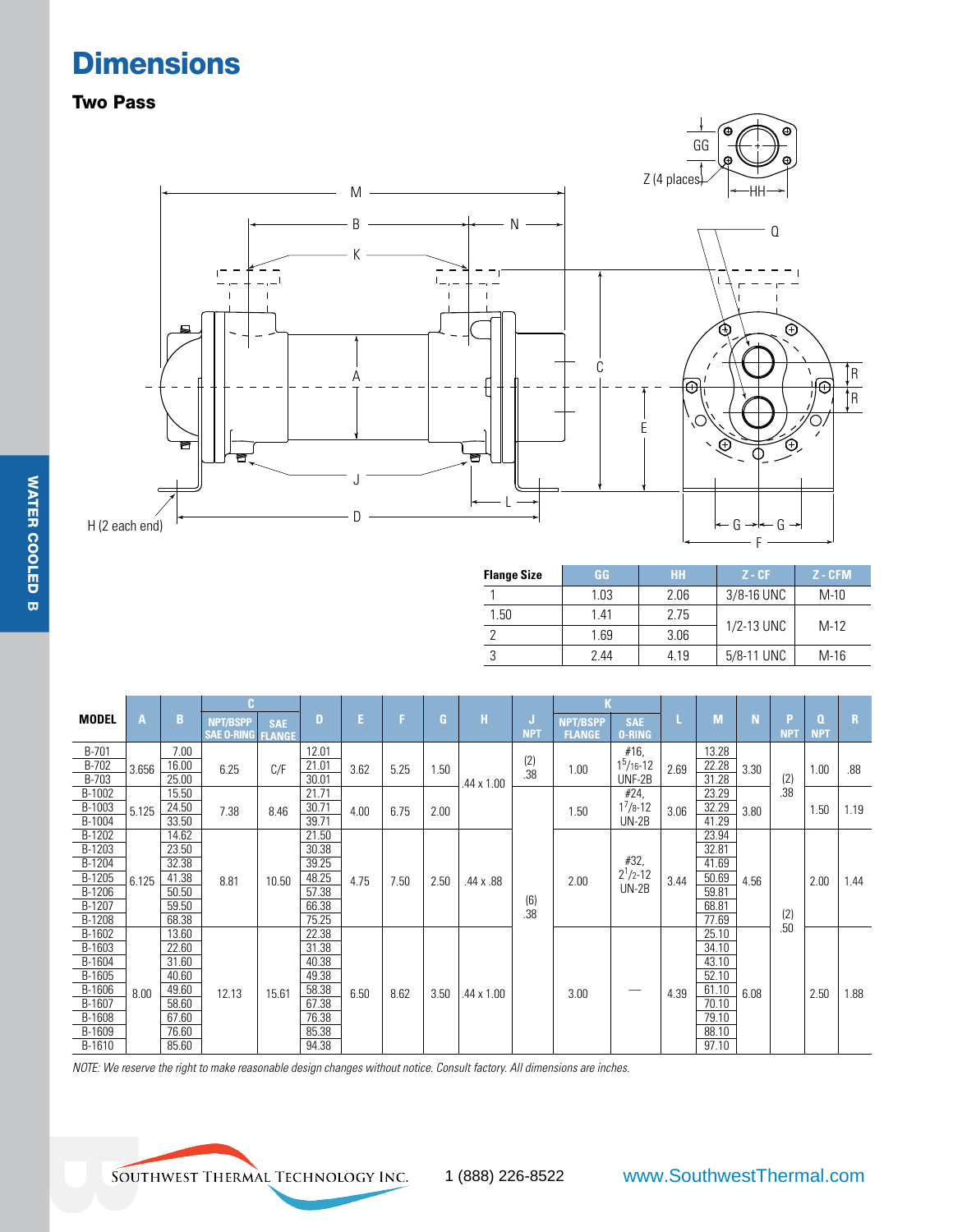## **Dimensions**

Four Pass



| <b>Flange Size</b> | GG   | <b>HH</b> | $Z - CF$   | $Z - CFM$ |
|--------------------|------|-----------|------------|-----------|
|                    | 1.03 | 2.06      | 3/8-16 UNC | $M-10$    |
| 1.50               | 1 41 | 2.75      |            | $M-12$    |
|                    | 1.69 | 3.06      | 1/2-13 UNC |           |
|                    | 244  | 4.19      | 5/8-11 UNC | $M-16$    |

| <b>MODEL</b> | A     | B     | <b>NPT/BSPP</b><br><b>SAE O-RING</b> | <b>SAE</b><br><b>FLANGE</b> | D     |      | Е    | G.   | н                 | IJ<br><b>NPT</b> | <b>NPT/BSPP</b><br><b>FLANGE</b> | <b>SAE</b><br><b>O-RING</b> |       | M     | Ñ    | P<br><b>NPT</b> | O.<br><b>NPT</b> | R    | <b>S</b> |
|--------------|-------|-------|--------------------------------------|-----------------------------|-------|------|------|------|-------------------|------------------|----------------------------------|-----------------------------|-------|-------|------|-----------------|------------------|------|----------|
| B-701        |       | 7.00  |                                      |                             | 12.01 |      |      |      |                   |                  |                                  | #16,                        |       | 13.57 |      |                 |                  |      |          |
| B-702        | 3.656 | 16.00 | 6.25                                 | C/F                         | 21.01 | 3.62 | 5.25 | 1.50 |                   | (2)<br>.38       | 1.00                             | $15/16-12$                  | 2.69  | 22.57 | 3.32 |                 | .75              | .62  | .88      |
| B-703        |       | 25.00 |                                      |                             | 30.01 |      |      |      | .44 x 1.00        |                  |                                  | UNF-2B                      |       | 31.57 |      |                 |                  |      |          |
| B-1002       |       | 15.50 |                                      |                             | 21.71 |      |      |      |                   |                  |                                  | #24,                        |       | 23.57 |      | (3)<br>.38      |                  |      |          |
| B-1003       | 5.125 | 24.50 | 7.38                                 | 8.46                        | 30.71 | 4.00 | 6.75 | 2.00 |                   |                  | 1.50                             | $1^7/8 - 12$                | 3.06  | 32.57 | 4.12 |                 | 1.00             | .75  | 1.34     |
| B-1004       |       | 33.50 |                                      |                             | 39.71 |      |      |      |                   |                  |                                  | $UN-2B$                     |       | 41.57 |      |                 |                  |      |          |
| B-1202       |       | 14.62 |                                      |                             | 21.50 |      |      |      |                   |                  |                                  |                             |       | 24.44 |      | (2)             |                  |      |          |
| B-1203       |       | 23.50 |                                      |                             | 30.38 |      |      |      |                   |                  |                                  |                             |       | 33.31 |      | .38             |                  |      |          |
| B-1204       |       | 32.38 |                                      |                             | 39.25 |      |      |      |                   |                  |                                  | #32,                        |       | 42.19 |      |                 |                  |      |          |
| $B-1205$     | 6.125 | 41.38 | 8.81                                 | 10.50                       | 48.25 | 4.75 | 7.50 | 2.50 | .44 x .88         |                  | 2.00                             | $2^1/2 - 12$                | 3.44  | 51.19 | 4.90 | (1)             | 1.50             | 1.06 | 1.40     |
| $B-1206$     |       | 50.50 |                                      |                             | 57.38 |      |      |      |                   |                  |                                  | $UN-2B$                     |       | 60.31 |      | .50             |                  |      |          |
| B-1207       |       | 59.50 |                                      |                             | 66.38 |      |      |      |                   | (6)<br>.38       |                                  |                             |       | 69.31 |      |                 |                  |      |          |
| B-1208       |       | 68.38 |                                      |                             | 75.25 |      |      |      |                   |                  |                                  |                             |       | 78.19 |      |                 |                  |      |          |
| B-1602       |       | 13.60 |                                      |                             | 22.38 |      |      |      |                   |                  |                                  |                             |       | 26.72 |      |                 |                  |      |          |
| B-1603       |       | 22.60 |                                      |                             | 31.38 |      |      |      |                   |                  |                                  |                             |       | 35.72 |      |                 |                  |      |          |
| B-1604       |       | 31.60 |                                      |                             | 40.38 |      |      |      |                   |                  |                                  |                             |       | 44.72 |      |                 |                  |      |          |
| $B-1605$     |       | 40.60 |                                      |                             | 49.38 |      |      |      |                   |                  |                                  |                             |       | 53.72 |      | (3)             |                  |      |          |
| B-1606       | 8.00  | 49.60 | 12.13                                | 15.61                       | 58.38 | 6.50 | 8.62 | 3.50 | $.44 \times 1.00$ |                  | 3.00                             |                             | 4.39  | 62.72 | 6.48 | .50             | 2.00             | 1.38 | 1.88     |
| B-1607       |       | 58.60 |                                      | 67.38                       |       |      |      |      |                   |                  |                                  |                             | 71.72 |       |      |                 |                  |      |          |
| B-1608       |       | 67.60 |                                      |                             | 76.38 |      |      |      |                   |                  |                                  |                             |       | 80.72 |      |                 |                  |      |          |
| B-1609       |       | 76.60 |                                      |                             | 85.38 |      |      |      |                   |                  |                                  |                             |       | 89.72 |      |                 |                  |      |          |
| B-1610       |       | 85.60 |                                      |                             | 94.38 |      |      |      |                   |                  |                                  |                             |       | 98.72 |      |                 |                  |      |          |

*NOTE: We reserve the right to make reasonable design changes without notice. Consult factory. All dimensions are inches.* 

**B**

SOUTHWEST THERMAL TECHNOLOGY INC.

al.com 1 (888) 226-8522 www.SouthwestThermal.com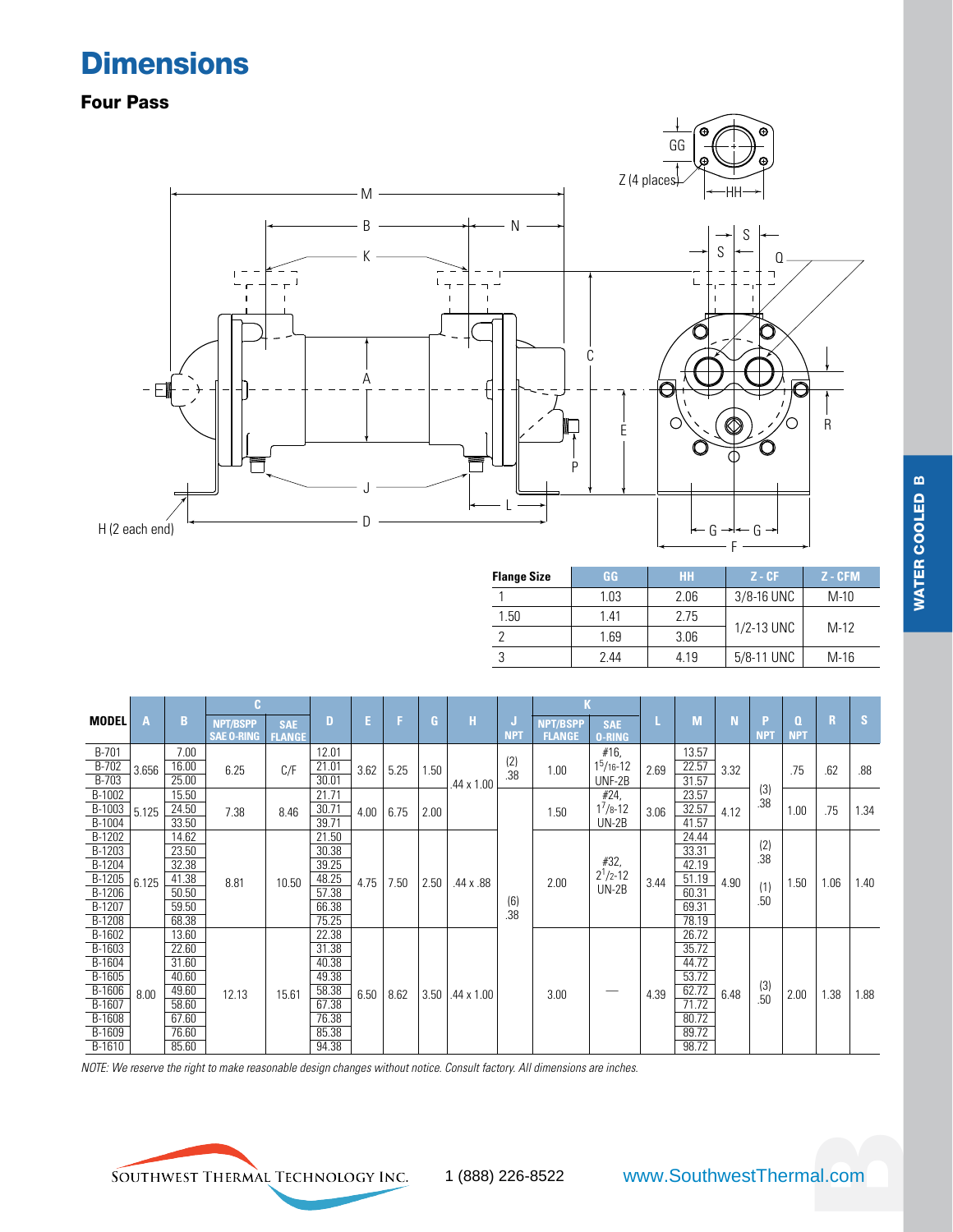### Performance Curves



|        | <b>Model</b> | Ship Wt.<br>(lbs |
|--------|--------------|------------------|
| *1.    | B-401-A4-0   | 7                |
| *2.    | B-402-A4-0   | 10               |
| *3.    | B-701-A4-T   | 23               |
| 4.     | B-701-B6-F   | 23               |
| 5.     | B-701-C6-T   | 23               |
| *6.    | B-702-A4-T   | 28               |
| 7.     | B-702-B4-F   | 28               |
| 8.     | B-702-C6-T   | 28               |
| *9.    | B-703-A4-T   | 35               |
| 10.    | B-703-B4-F   | 35               |
| 11.    | B-1002-C4-T  | 49               |
| 12.    | B-1002-C6-T  | 49               |
| 13.    | B-1003-B4-F  | 65               |
| 14.    | B-1003-C4-T  | 65               |
| 15.    | B-1003-C6-T  | 65               |
| 16.    | B-1004-C4-T  | 72               |
| 17.    | B-1004-C6-T  | 72               |
| $*18.$ | B-1202-A4-F  | 72               |
| 19.    | B-1202-C4-F  | 72               |
| *20.   | B-1204-A4-F  | 110              |
| 21.    | B-1204-C4-F  | 110              |
| 22.    | B-1206-D4-F  | 160              |
| *23.   | B-1602-A4-F  | 145              |
| 24.    | B-1602-C4-F  | 145              |
| 25.    | B-1604-B4-F  | 195              |
| 26.    | B-1604-D4-F  | 195              |
| 27.    | B-1606-C4-F  | 259              |
| 28.    | B-1606-D4-F  | 259              |
| 29.    | B-1608-C4-F  | 310              |
| 30.    | B-1608-D4-F  | 310              |
| 31.    | B-1610-D4-F  | 400              |

*Shipping weights are approximate*

Maximum Flow Rates

| Example Model No.          |     |                              |     |                            |     |                        |    |  |  |
|----------------------------|-----|------------------------------|-----|----------------------------|-----|------------------------|----|--|--|
| B - 1003 - C4 - F          |     |                              |     |                            |     |                        |    |  |  |
|                            |     |                              |     |                            |     |                        |    |  |  |
| <b>Unit</b><br><b>Size</b> | А   | <b>Shell Side (GPM)</b><br>В |     | <b>Baffle Spacing</b><br>D | 0   | <b>Tube Side (GPM)</b> |    |  |  |
| 400                        | 9.6 |                              |     |                            | 25  |                        |    |  |  |
| 700                        | 17  | 29                           | 29  |                            | 61  | 31                     | 15 |  |  |
| 1000                       | 24  | 48                           | 69  | 69                         | 146 | 73                     | 37 |  |  |
| 1200                       | 29  | 57                           | 115 | 115                        | 224 | 112                    | 56 |  |  |
| 1600                       | 37  | 74                           | 149 | 253                        | 363 | 181                    | 91 |  |  |

*Caution: Incorrect installation can cause this product to fail prematurely, causing the shell side and tube side fluids to intermix.* 

### Piping Hook-up



*Specific applications may have different piping arrangements. Contact factory for assistance.*